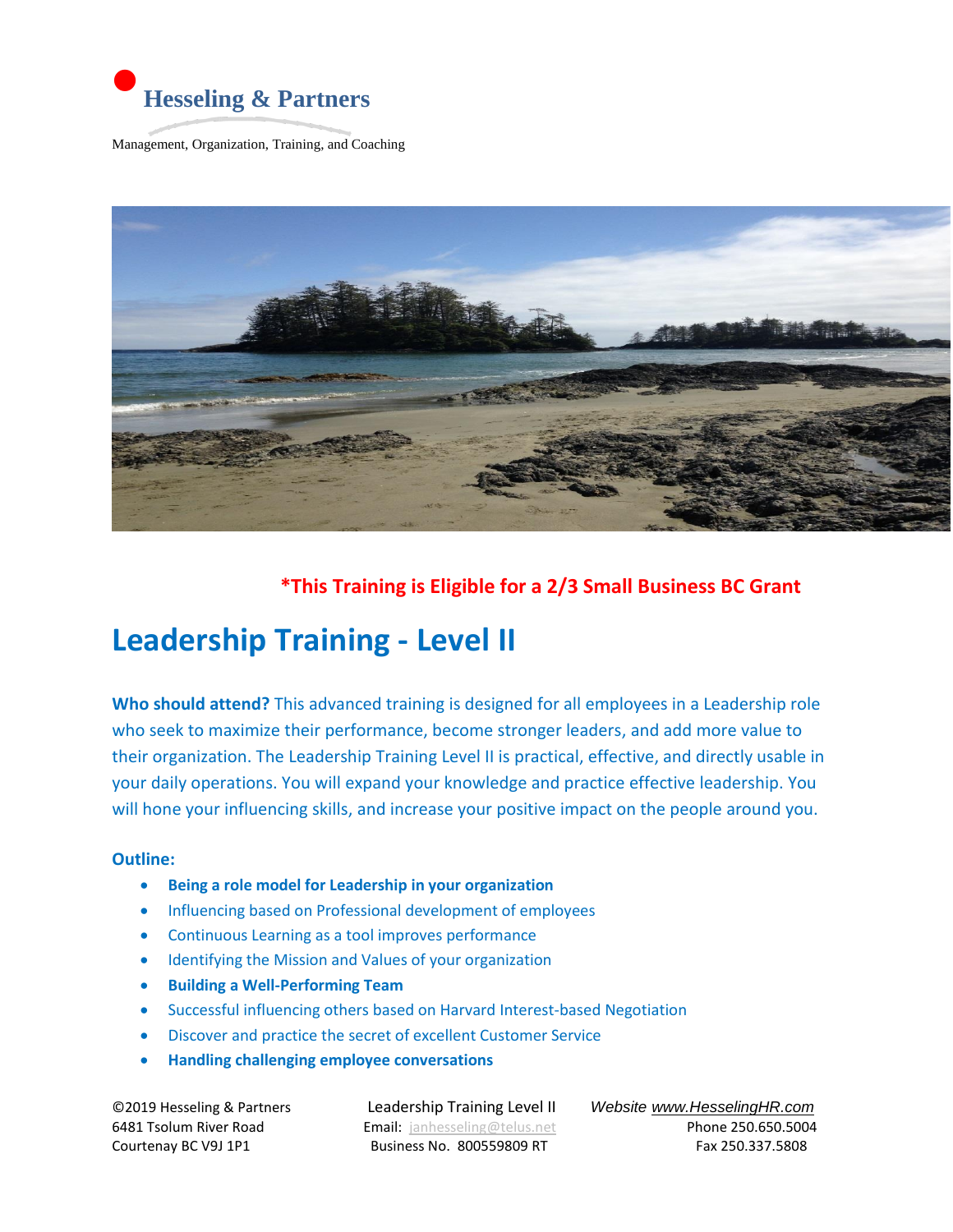Designed to maximize the performance of all employees in a Leadership role, this training will boost your Leadership Skills to the next level and provide a versatile toolkit to adequately handle an array of HR challenges. Attendees will become stronger leaders by influencing others more positively, building stronger teams, and thus adding more value to their organizations.

## **"Pleasure in the job puts perfection in the work." – Aristotle, Greek Philosopher 384 B.C.**

The training starts on ASAP in 2019. Successful completion of the curriculum results in a **Certificate of Completion**, at no extra costs. The training is offered in a weekly sequence of 8 two hour day workshops. Learning objectives are met with in-person workshops and practical homework assignments which are evaluated regularly. Literature and handouts are provided with the costs of programming. We charge \$ 2.985 + 5% GST per candidate, every second candidate from the same company will get a 25% reduction. The amounts for this professional education are deductible from taxes. *www.HesselingHR.com*

## Jan Hesseling BIO



**Jan Hesseling** is a *Business Consultant - Trainer - Coach* and a Human Resources Professional with wide HR management experience gained in different industries in Europe and Canada. His clients are in the Oil and Gas Industry where he provided Recruiting, in the Transportation Industry providing Leadership Training in; Teambuilding and Successful influencing others. In the Forest Industry providing Recruiting. In the IT Industry providing Sales Training, Cooperation Skills, and Leadership Skills Training. For Railroad Companies, he provides Conflict Resolution, Cooperation, and Practical Leadership Skills

©2020 Hesseling & PartnersTraining Leadership Level II *Website www.HesselingHR.com* 6481 Tsolum River Road Email: [janhesseling@telus.net](mailto:janhesseling@telus.net) Phone 250.650.5004 Courtenay BC V9J 1P1 Business No. 800559809 RT Fax 250.337.5808